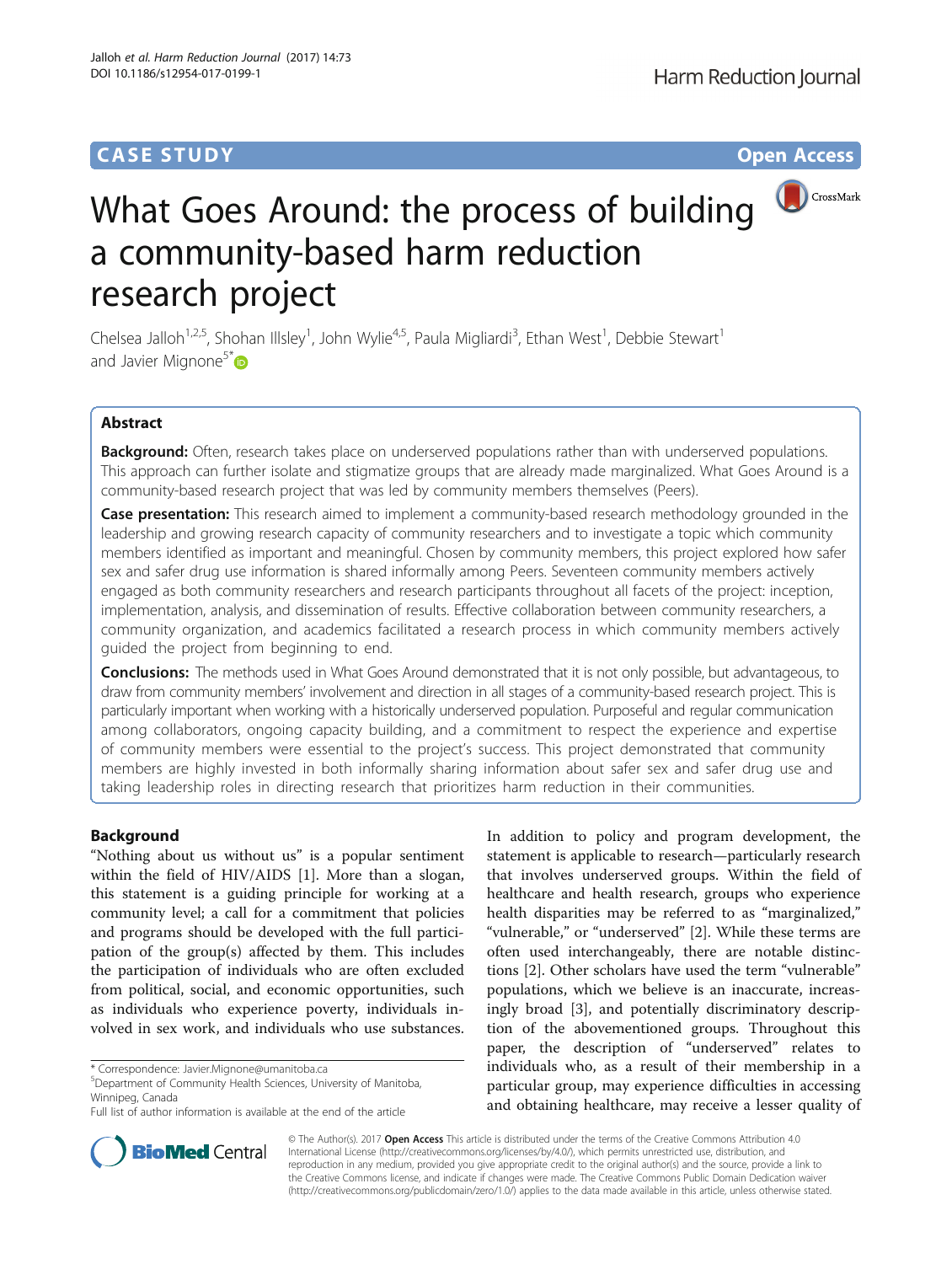both healthcare and interpersonal treatment, and/or may receive treatment that does not sufficiently address their needs [[4\]](#page-7-0).

The process of how to put the statement "Nothing about us without us" into action is unique in each particular context. How best to identify and capitalize on strengths and opportunities, navigate challenges, and build reciprocal collaborative relationships among stakeholders are just some of the key considerations. The research project described here, "What Goes Around: How Peers Use Their Social Networks to Share STBBI Education and Information" (What Goes Around), is an exemplar of how community members can effectively engage with, and lead, a multi-faceted community-based research (CBR) project.

At the time this project began (2011), in the province of Manitoba, Canada, rates of new HIV infections were increasing [[5](#page-7-0)]. While rates of new HIV infections have stabilized in Canada since 2002, over the course of 2010, the rate of new HIV cases in Manitoba (12.1 per 100,000) remained higher than the national average (8.2 per 100,000) [[6\]](#page-7-0). In 2011, leading modes of HIV transmission in Manitoba were heterosexual sex (67%), followed by men who have sex with men (18%), and injection drug use (11%) [\[5](#page-7-0)]. Of note, recently—and for the first time since data collection began in 2007—leading modes of transmission in Manitoba have shifted to men who have sex with men (39%), heterosexual sex (33%), HIV-endemic country (21%), and injection drug use (8%) [[7](#page-7-0)]. Over-representation of Indigenous peoples remains an important issue in 2015 with 23% of new clients to the Manitoba HIV program self-identified as Indigenous (First Nations, Metis, or Inuit) [\[7](#page-7-0)]. At present, Manitoba has one of the largest proportions of women, compared to men, living with HIV in Canada [\[7\]](#page-7-0).

The 595 Prevention Team (formerly The Manitoba Harm Reduction Network) is a direct response to the rates of HIV within Manitoba. The 595 is a provincewide network of over 100 member organizations working to prevent the transmission of sexually transmitted and blood-borne infections (STBBIs), particularly HIV and hepatitis C (HCV) throughout Manitoba. The 595 is not a service delivery organization; rather, The 595 brings together organizations, policy makers, academics, and community leaders to make recommendations regarding the development, implementation, and evaluation of initiatives rooted in the principles of harm reduction.

The heart of The 595 is a group of up to 20 individuals who comprise The 595 Peer Working Group (Working Group). The members of the Working Group, the "Peers," are people who are living with or affected by HIV and/or HCV and who are actively involved in preventing the transmission of STBBIs in their communities

through harm reduction. Working as the expert advisory body of The 595, the Working Group informs the organization on issues related to safer drug use, safer sex practices, harm reduction strategies, peer engagement strategies and tools, program development and implementation, knowledge translation, and support for individuals affected by STBBIs, including HIV and HCV. The Working Group includes women, men, transgender, and pangender individuals with a diverse range of experiences such as sex work, substance use, and homelessness. Members of the Working Group range in age from their mid-30s to mid-60s; the majority of Peers selfidentify as Indigenous. At the time of this project, based on self-reported data, all 17 members of the Working Group indicated that they had used, or currently use, substances and alcohol. Of the 11 Working Group members who reported current substance use, substances of choice included marijuana, crack, cocaine, opiates, solvents, and alcohol. Close to 90% of the members of the Working Group indicated that they had injected drugs at some point; other methods of substance use included snorting, smoking, and swallowing drugs.

In contrast to the spirit of "Nothing about us without us," The 595 acknowledged that much of the communitylevel research regarding the prevention of HIV and STBBIs was being conducted on community members, not with community members. Eager to change this practice, the Working Group explored conducting CBR themselves. This resulted in the completion of two CBR projects: Hell Yeah I'm an Expert!: A snapshot of peer engagement in HIV/AIDS, STI's and BBP prevention initiatives (2008-2009) and DIY distribution: Peer directed harmreduction supply distribution! (2009-2010) [[8](#page-7-0)]. As a result of participating in these CBR projects, Peers increased their capacity to initiate, conduct, and direct research.

In 2013, the Working Group took steps to undertake an innovative new CBR project: What Goes Around. Drawing upon the existing skills and capacity of the Working Group as community researchers, and with the support from faculty members at the University of Manitoba, the Working Group set out to implement a CBR process that was engaging, meaningful, and participatory for all researchers involved.

#### Case presentation

#### Project objectives

The objective of the study, as decided by the Peers, was to explore the many ways in which they share harm reduction information and supplies within their personal networks. From the beginning, What Goes Around was designed with specific methodological objectives in mind. A primary goal was to assemble a team of academic researchers to support the leadership and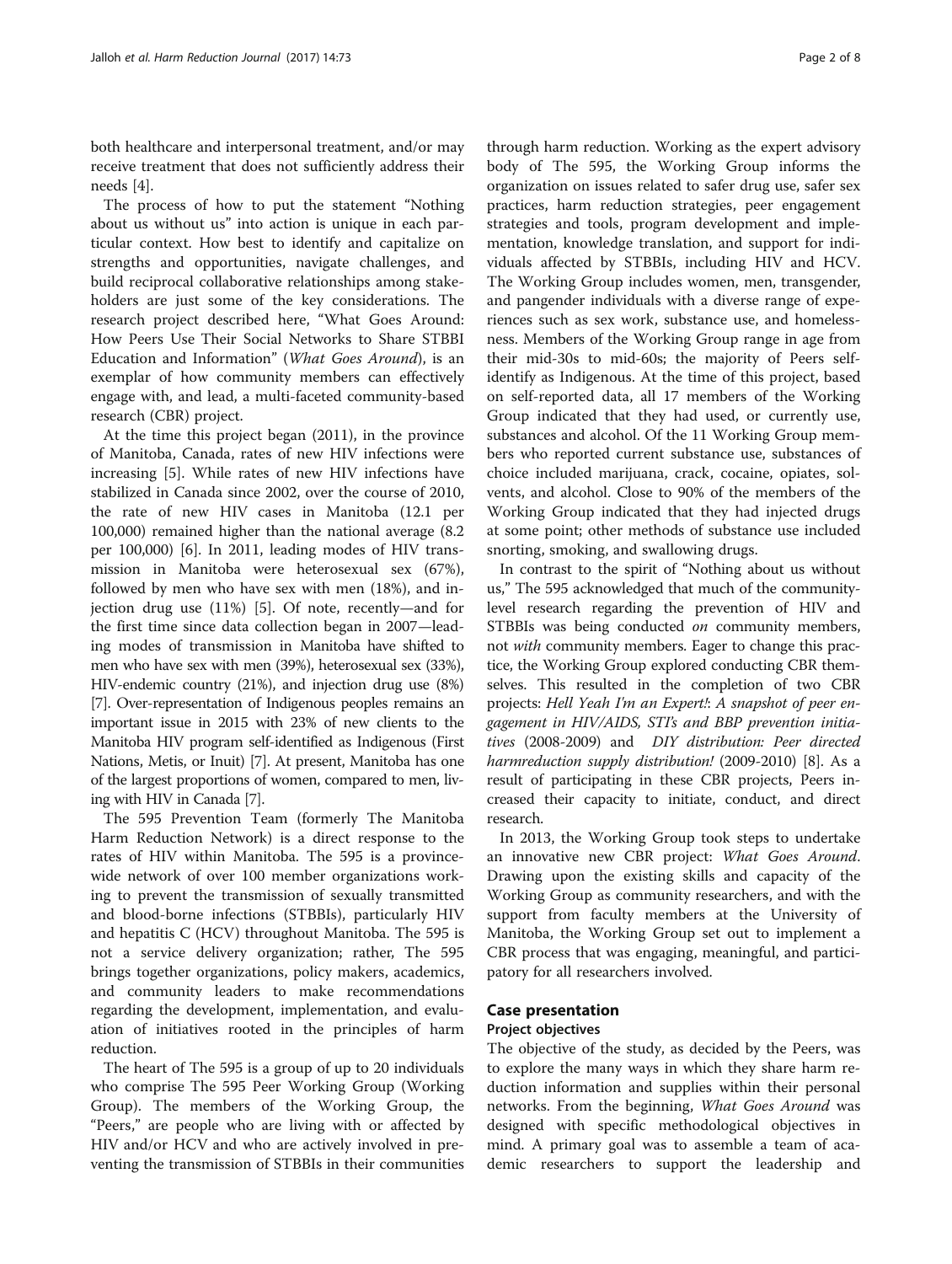creativity of the Working Group in all aspects of the study. The participating academic researchers were faculty members from various departments of the University of Manitoba, including Community Health Sciences and Medical Microbiology. These particular faculty members were selected due to their extensive experience conducting CBR with underserved groups both nationally and internationally and also because of their strong backgrounds in STBBI prevention and research. Several principles guided the Peers' and faculty's involvement in the CBR process:

- 1. To collaboratively engage community members and academic researchers equally
- 2. To encourage a reciprocal learning and fully participatory process for team members
- 3. To focus on local community capacity building
- 4. To strive for an empowering process through which community participants increase control over their lives
- 5. To achieve a balance between research and action [[9\]](#page-7-0)

#### Project activities

Apart from the specific research objectives, the overarching process goal of What Goes Around sought to authentically engage members of the Working Group in the development and direction of a CBR project. This process was iterative, and the Working Group was involved specifically in the key project activities detailed below.

#### Developed CBR project topic

At regular Working Group meetings (approximately every 8 weeks), Peers engaged in discussions about their findings from previous CBR projects, what topics invited further exploration, and how a new CBR project could build upon their previous research. A private group on Facebook was the primary method to share CBR-related information with the Working Group (one Peer without Facebook was contacted via phone).

#### Developed guiding research questions

Drawing from topics of interest from the two previous CBR projects, and in dialog between the Working Group and The 595 executive director, the research objectives of What Goes Around were to:

- 1. Explore how the Working Group shares safer drug use and safer sex information informally within their own social networks
- 2. Explore how the Working Group seeks to reduce the spread of STBBIs in their community
- 3. Explore how the Working Group provides care and support to those who are HIV and/or HCV positive

#### Increased CBR capacity

Several members of the Working Group attended a Summer Institute on Community Based Research at the University of Regina (June, 2011). Upon their return to Winnipeg, institute attendees shared the knowledge they gained with the wider Working Group and served as CBR resources throughout the project.

#### Assisted in obtaining research funding

The Working Group created a CBR Committee that included two representatives from Working Group, the executive director of The 595 and three academics from the University of Manitoba and a community organization. The larger Working Group collaborated with members of the CBR Committee to compose a successful proposal for a Catalyst Grant from the Canadian Institutes of Health Research (CIHR). Proposal preparation involved developing specific research objectives, discussing the benefits and limitations of different data collection and analysis methodologies, and identifying project logistics (including budget and project management processes). Following the successful acquisition of CIHR funding, the CBR Committee oversaw the research project and worked in concert with the larger Working Group during project implementation. Part of the funding was used to hire a research coordinator to provide support to the project and to liaise between the CBR Committee and the Working Group. The interviews to select the coordinator were conducted by the executive director of The 595 and two representatives from the Working Group.

#### Development of research processes and tools

Because What Goes Around sought to explore how Peers share harm reduction information within their social networks, members of the Working Group themselves served as the data sources for the research. The executive director of The 595 was the primary interviewer. However, in recognition of the inherent power dynamics in the interaction between the executive director and Peers, the Working Group developed multiple options for data collection. Each Working Group member could choose to be interviewed solely by the executive director, to be interviewed by the executive director and the research coordinator together, to be interviewed by the research coordinator, or to decline to be interviewed.

The CBR committee and the Working Group collaborated to develop a mixed-methods approach for data collection. At meetings specifically about What Goes Around (every 2–4 weeks), the whole Working Group discussed the project and shared their feedback and perspectives. The Working Group's input was communicated to the CBR Committee via the two Peer representatives on the committee and the research coordinator. The input of the Working Group was essential in order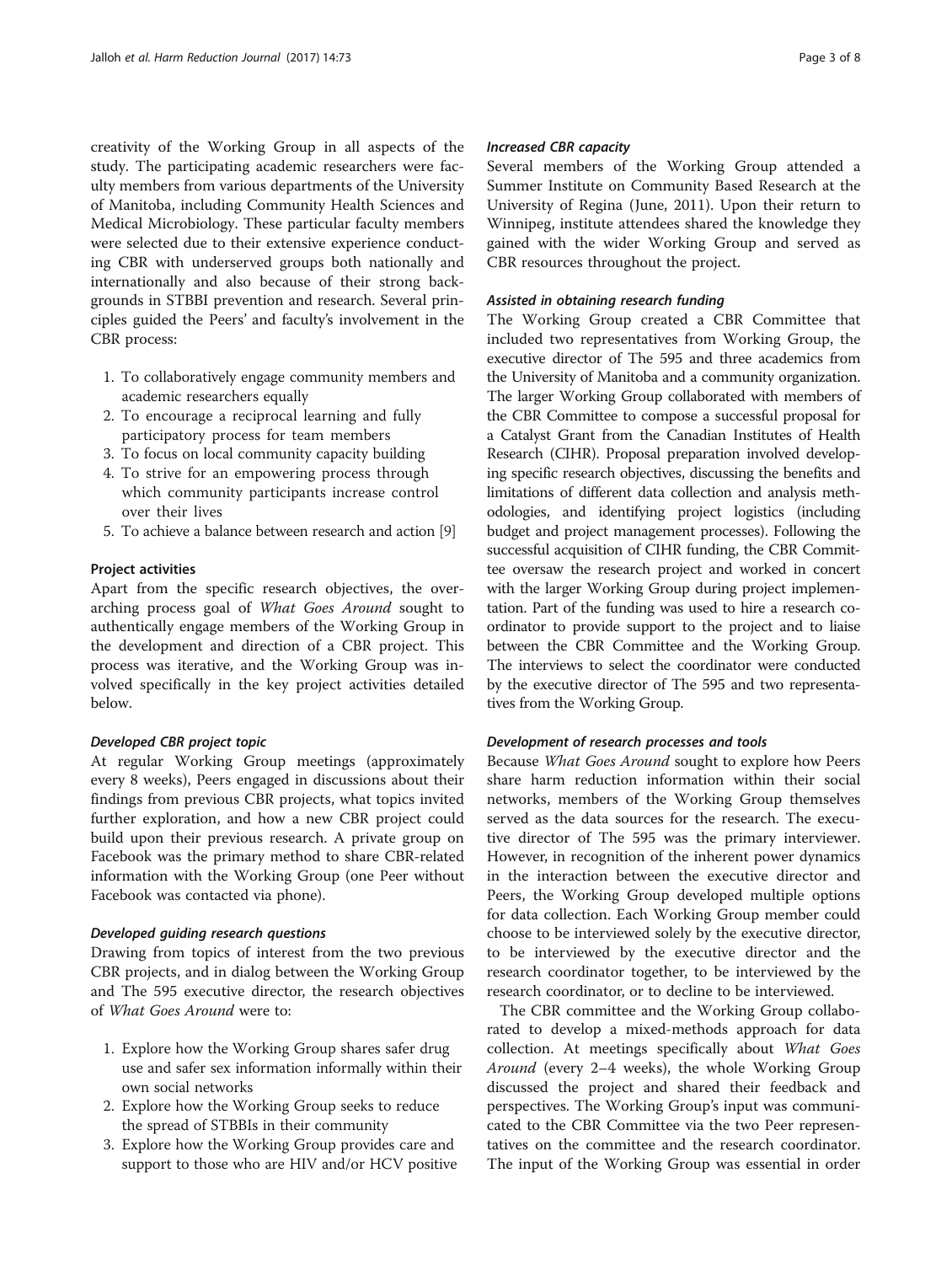to craft the questionnaire and interview guide with language that they preferred and to reflect the subject areas they identified as most important.

Members of the Working Group who chose to participate in data collection ( $n = 17$ ) initially completed a short quantitative questionnaire to provide demographic information and to outline how they receive and share safer sex/safer drug use information and supplies. All descriptive categories on the questionnaire were chosen by the Working Group. This was particularly important for questions pertaining to gender, sexuality, health status, and ethnicity. The questionnaire was followed by a verbal semi-structured interview, administered by the interviewer(s) of the participant's choosing. The interviews were audio recorded and transcribed verbatim.

In addition to the development of the data collection methodology, the Working Group's contributions to the development of an informed consent process were critical. Members of the Working Group have frequently experienced having research done on them. Consequently, participation in the development of the consent process allowed the Working Group to create a consent document that was comprehensive, understandable, and that clearly explained the risks and benefits of research participation. A first draft of the consent form was presented to the Working Group for feedback. The group revised the consent form by simplifying the language, clarifying the issues of honoraria and bus tickets, and including relevant support phone numbers (in the event that a participant required additional support post-interview).

#### Assisted in composing ethics board submission

Prior to data collection, the Working Group assisted the CBR Committee in writing an ethics submission that received approval from the Joint Faculty Research Ethics Board at the University of Manitoba.

#### Participated in data collection as "interviewees"

At the time of data collection, the Working Group consisted of 17 members, all of whom chose to participate in an interview (December 2012–February 2013). At the time of the interview, a written copy of the consent form was provided to the Peer and the information was also reviewed orally by the interviewer(s). It was made clear that Peers were free to cease participation at any time during the interview without penalty. Following the interview, each participant received \$20 honoraria and two bus tickets.

#### Capacity building: data analysis and interpretation

Building on skills and knowledge developed from previous CBR experience, the Working Group engaged in on-going research capacity-building activities. As an introduction to the process of data sorting, the research coordinator provided the Working Group with a grocery list of ten items. In small groups, Working Group members "sorted" the grocery list—each small group decided how they would sort the list (e.g., by food groups, color of food, aisle numbers in the grocery store). Following the sorting exercise, the whole group discussed how each of the small groups had sorted their list and also brainstormed what additional criteria for sorting could be used (e.g., items that are full priced vs. items on sale, local vs. imported food). Peers talked about how they might sort items that could fall into multiple categories (such as pizza) and discussed how people conducting data sorting and analysis must negotiate and explain their data sorting choices. Furthermore, the group discussed the importance of identifying which question(s) the study was trying to answer in order to best choose how to organize the data to respond to that question.

Next, the Working Group members applied their data sorting skills to an actual interview transcript (all identifiers removed). Again working in small groups, they were provided with two pages of an interview transcript and asked to highlight any information that answered the question "What safer sex or safer drug use information does this person share?" This exercise was quite a bit more challenging than the grocery sorting exercise. One of the notable challenges was Peers spending significant time evaluating the legitimacy of the information the interviewee shared. This development provided an opportunity for the research coordinator to clarify that, in this context, the data sorting process does not judge if the data is "right" or "wrong"; rather, it groups similar ideas together to try to create themes/commonalities in order to answer a specific question.

Upon completion of this second exercise, the general consensus was that members of the Working Group were not interested in participating in the "nitty gritty" of data sorting and analysis. However, the Working Group expressed that they had gained an understanding of the data sorting and analysis processes that would be used in What Goes Around and wanted to participate in the data verification process and member checking [[10](#page-7-0)].

#### Ongoing data analysis and verification

Ongoing data verification was imperative to ensure accuracy of findings. Following the direction of the Working Group, the executive director of The 595 and the research coordinator sorted and coded the project data. Throughout the data analysis process, they routinely met with the Working Group to share initial and emergent findings, to check that preliminary interpretations of data were "on the right track," and to ask about items that required further information. This process was particularly useful to clarify the Working Group's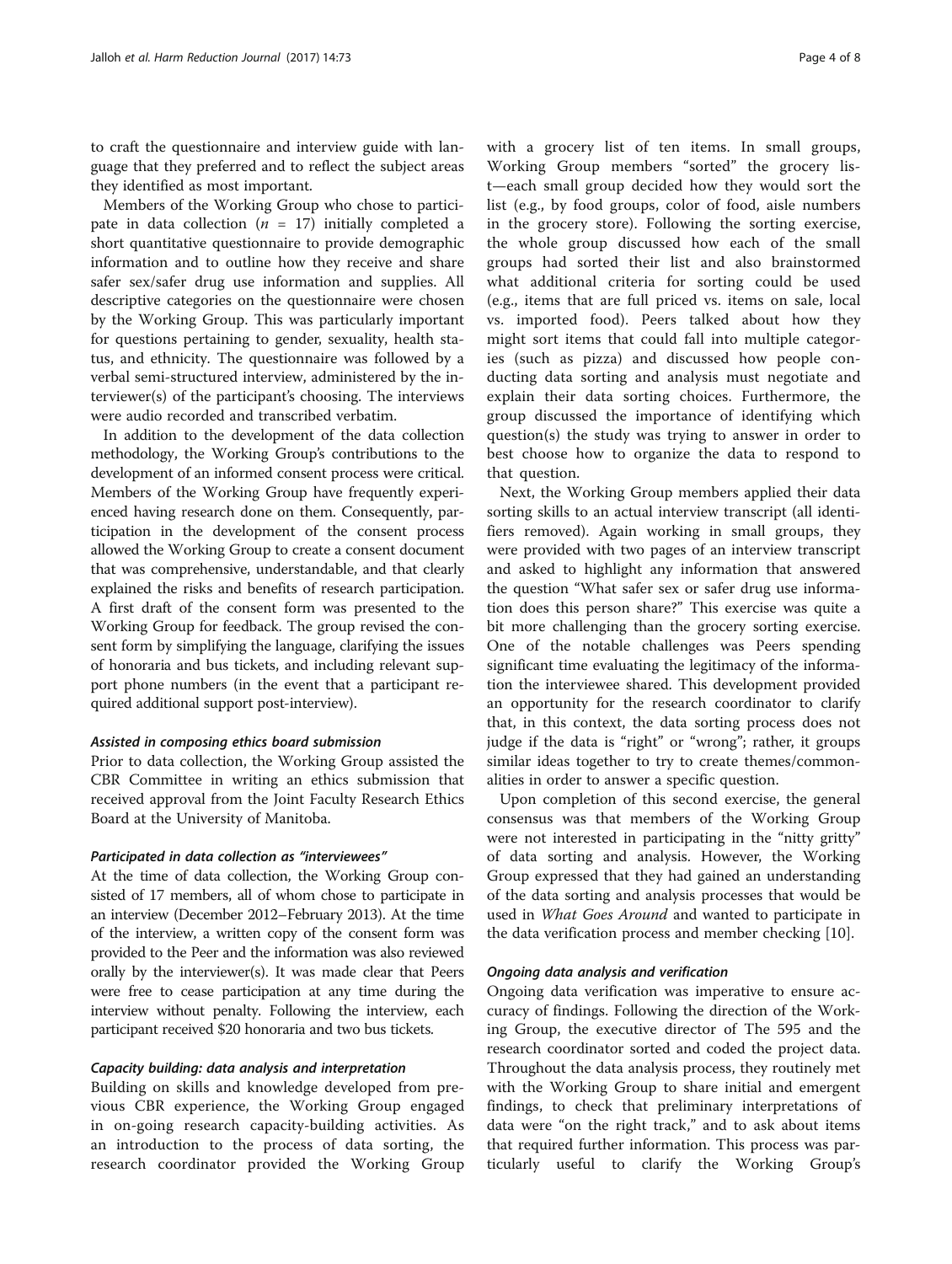definitions of some of the terms that came up during the interviews, such as their working definition of "mental health," and slang terms associated with substance use.

Due to the sources of data being the members of the Working Group themselves, in two instances, specific quotes were modified to be included in the data analysis. In these cases, while pseudonyms were used, it could still be possible for individuals familiar with the Working Group members' experiences to identify the source of the statement by the specific information shared (e.g., reference to a particular physical characteristic, reference to a particular life event). The information shared in these two quotes was paraphrased to exclude identifying information and included in the analysis. However, how to effectively protect the identity of specific interview participants when the sources of data are also involved in data analysis and verification is an important consideration.

#### Knowledge dissemination plan

At the conclusion of the data analysis, the Working Group identified who they thought would benefit from receiving information about the findings of their research. The list of potential beneficiaries was robust and varied, from service providers, to community members, to media, and to family and friends. The Working Group also determined what forms of knowledge dissemination would be the best fit for the different audiences. Knowledge dissemination strategies included:

i. Print materials (Peer handout)—for more formalized and/or academic conferences, the two Working Group representatives on the CBR committee worked with the research coordinator

to create a handout for community members. This Peer handout was complemented by an additional handout produced specifically for service providers [[11\]](#page-7-0). The Peer handout emphasized the results of the study that the Working Group identified as the most important and communicated the information in language that was deemed as accessible and appropriate by the Working Group representatives.

- ii. Vision board—working with a talented Anishinabe artist, the Working Group created a vision board to represent their experiences coordinating and participating in What Goes Around. Each member of the Working Group received a canvas rectangle to decorate independently, which would eventually be assembled with all rectangles into a large image of an eye; a symbol that was chosen by the group. The individual rectangle would represent a component of each individual's involvement in the CBR that they found personally meaningful, and the image of an eye representing the work of the group (Fig. 1).
- iii. Talking sticks—the Working Group expressed interest in having an Indigenous elder come to share a teaching and lead the group in creating talking sticks. The use of talking sticks is practiced by many Indigenous peoples in North America to provide an opportunity for individuals to have the space and time to share their thoughts during a gathering. As members of the Working Group explained, talking sticks were a fitting symbol because the Peers act as "talking sticks" in their communities when they share information about safer sex and safer drug use. Each Peer created an individual talking stick to keep as a reminder of their participation in the project (Fig. [2\)](#page-5-0).

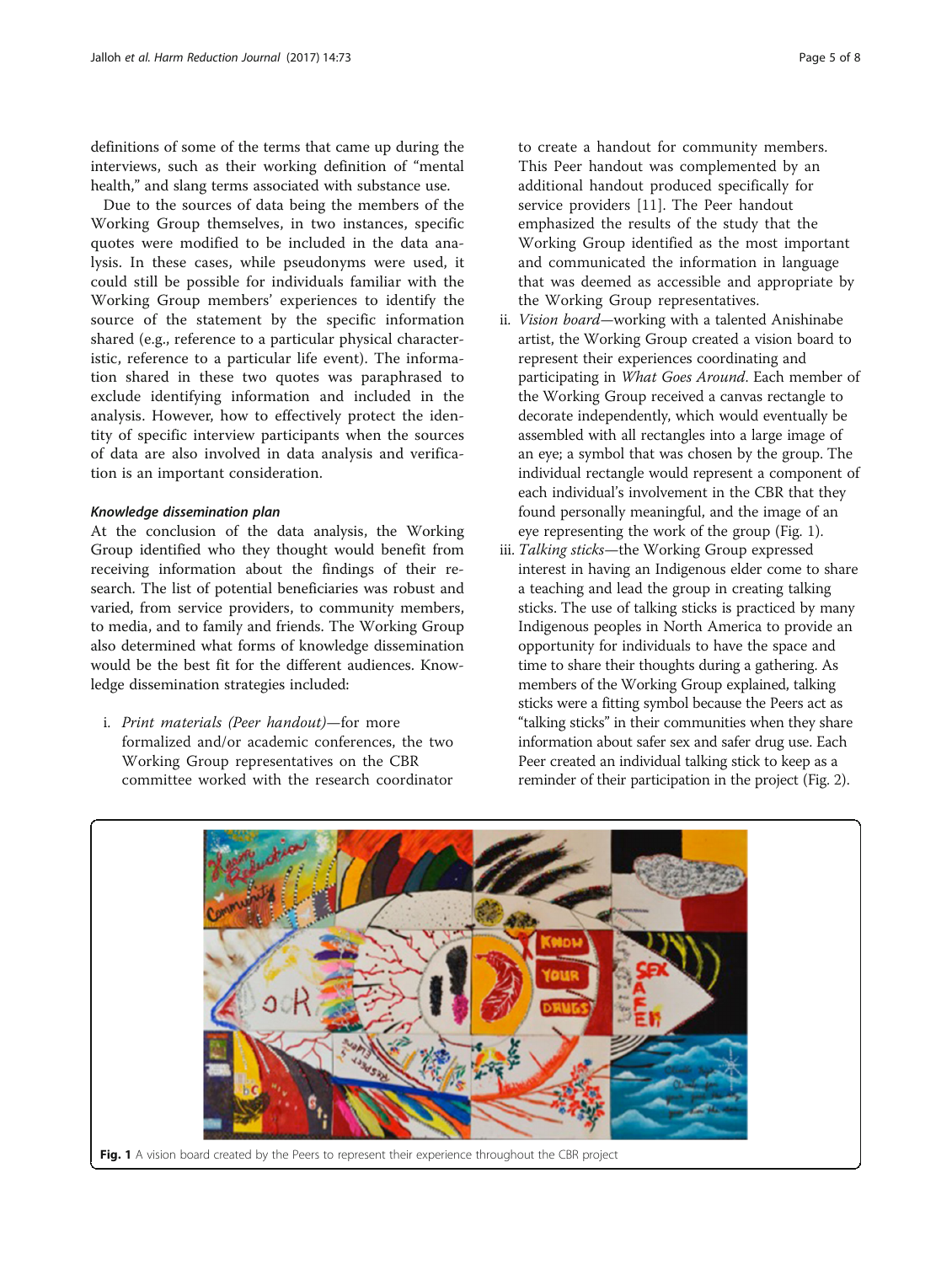<span id="page-5-0"></span>iv. Public presentations—a specific presentation of research findings for service providers who work in the fields of health and social services took place several months after the completion of the study (2013). During this event, a number of Working Group members shared their experiences of participating in the development and execution of What Goes Around. A subsequent community forum to share the study findings with other community members was also organized in 2014. Poster and oral presentations outlining What Goes Around project processes and findings were presented nationally at the Prairie HIV Conference (2013) and the Canadian Association of HIV Research Conference (2014).

#### Impact and moving forward

In addition to the success of obtaining and sharing pertinent study findings of What Goes Around, the successful implementation of the research process itself has acted as a springboard for a number of innovative initiatives on a larger scale.

The Working Group is well-established as a strong resource to advocate for individuals living with/affected by HIV within the urban boundaries of Winnipeg. However, rural, remote, and Northern communities in Manitoba face critical challenges related to HIV. These challenges reflect barriers faced by communities outside of urban centers all over Canada [\[12](#page-7-0)]. In fact, while all HIV-



Fig. 2 Each Peer created a personalized talking stick as a symbol of their participation in the CBR

specific care services are located within Winnipeg, in the last decade, between 20 and 30% of incident HIV cases in Manitoba have consistently been reported in communities that are outside of Winnipeg, [[7\]](#page-7-0). CBR initiatives similar to the research undertaken by the Working Group in Winnipeg could have similar value in terms of empowering people affected by HIV to identify their own research agendas, priorities, and processes.

To directly support rural, remote, and Northern communities undertaking their own research, a 2-day CBR capacity-building event was held in 2015 in Winnipeg. This event, "Remote Control," was funded by a successful CIHR Planning Grant and the Aboriginal HIV & AIDS Community Based Research Collaborative Centre. Twenty-five stakeholders from throughout the province attended the event, including representatives from local and national community-based organizations, research and academic centers, and rural, remote, and Northern communities. Through conversation and activities, the objectives of the event were to identify participants' local challenges related to HIV care and support, identify local research priorities, and build capacity for CBR in rural, remote, and Northern Manitoba [\[13](#page-7-0)]. Furthermore, the success of the Remote Control event facilitated the creation of the development of a Rural, Remote and Northern Manitoba HIV CBR Network. This network collaboratively submitted a CIHR Operating Grant application. The application outlined three primary objectives as decided by the Rural, Remote and Northern Manitoba HIV CBR Network: (1) identify the care, treatment, and support needs of people living with HIV and affected communities in rural, remote, and Northern Manitoba; (2) strengthen partnerships among community members, community organizations, and the University of Manitoba and University College of the North; (3) increase and build on CBR capacity among community members, community organizations, and academic institutions.

The CIHR Operating Grant application was successful, and plans for project implementation are currently underway. Individual CBR projects will be undertaken in three rural, remote, and Northern communities: a First Nations community within Swampy Cree Tribal Council, Flin Flon, and Thompson, Manitoba. Drawing from the principles of CBR espoused in What Goes Around, each of these CBR projects will be guided by research teams comprised of community members, peer researchers, and academic researchers. Echoing the process of What Goes Around, central to this CBR approach is the importance of community members participating in every step of the research process (Kramer Diaz, Spears Johnson & Arcury, 2015) [[14](#page-7-0), [15\]](#page-7-0)), and a fundamental appreciation of the knowledges and expertise of all individuals involved in the CBR initiative. The overarching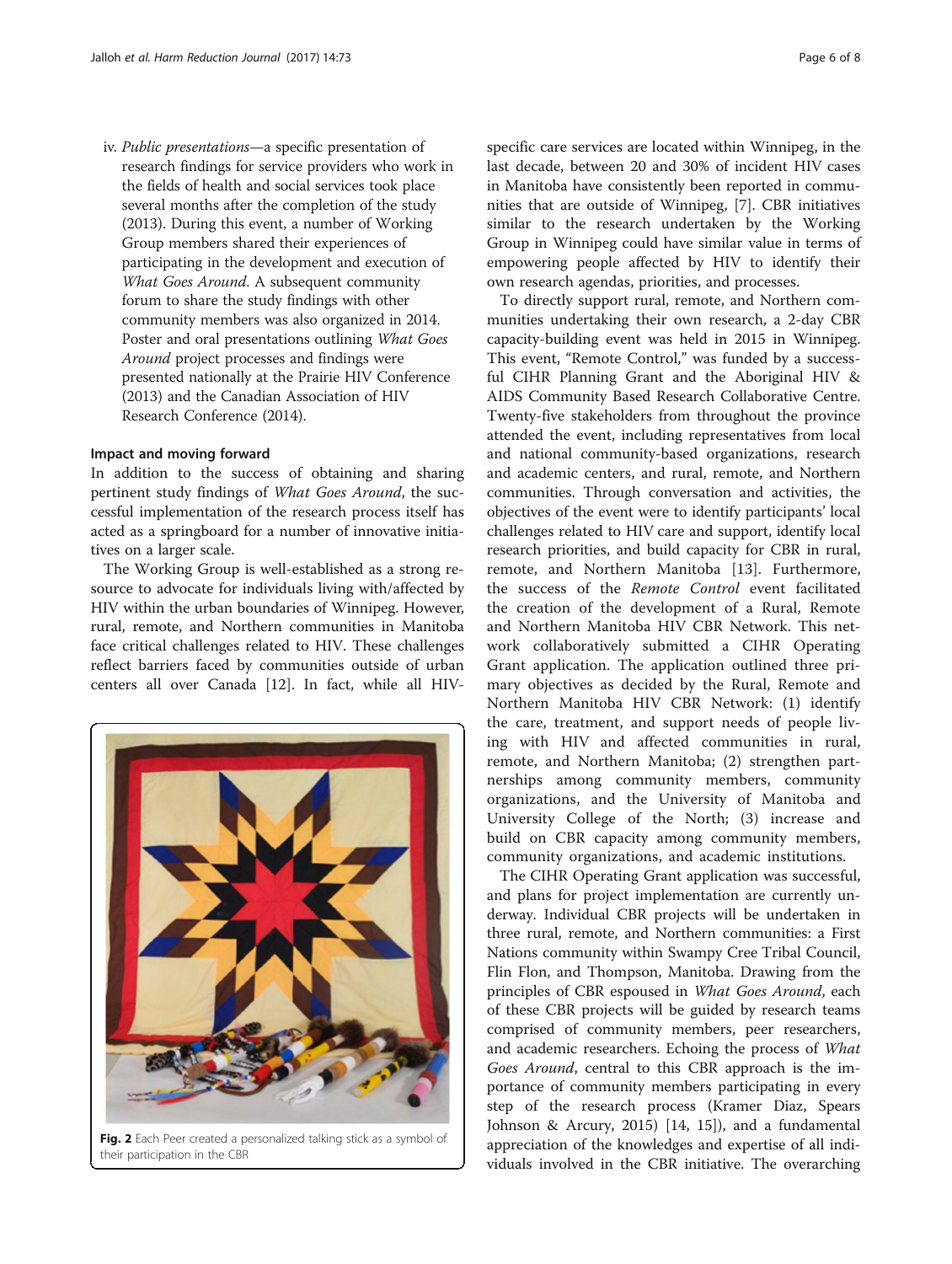goal of this next phase is to contribute to community members' transformation and engagement as coresearchers on the team, not serving only as research participants and sources of data.

A number of lessons can be brought forward from the What Goes Around project into this expanded phase. One important consideration is the issue of timelines. In the case of What Goes Around, the Working Group dictated the timeline for the implementation of the project; this approach was often dynamic, flexible, and responsive to the lived experiences of the Peers (for instance, perhaps a Working Group meeting date got pushed back because several Peers had pressing family/personal/ health matters and were unable to attend). At times, this posed a challenge for collaborators and academic partners (such as ethics review boards and funders) who are often used to more structured and rigid timelines. In addition to differing approaches to managing project timelines, collaborative processes which require information sharing with multiple stakeholders need more time than projects with a smaller number of collaborators involved. The involvement of multiple stakeholders from multiple backgrounds adds richness to the research process and results; however, the time that this richness requires is an important consideration in project planning. Project timelines should strive to incorporate flexibility and realistic and achievable expectations for the different groups involved. In addition, capacity-building activities proved to be highly important. Project timelines should also build in time for community researcher capacity building and knowledge exchange.

A second consideration is the importance of relationships [[16, 17](#page-7-0)]. The value of an equitable partnership between community/peer researchers and academic researchers is clear. However, equally as important is that all members of a CBR team recognize the historical and contemporary power relationships that exist between the various team members [[14](#page-7-0)]. There should be an emphasis on the importance of co-education (multi-directional) and active steps taken towards the rectification of knowledge imbalances [\[18](#page-7-0), [19](#page-7-0)]. In the case of What Goes Around, the Working Group already had a welldeveloped, positive relationship with The 595 executive director. This relationship provided a solid foundation on which to build the collaborative relationships for the CBR project. For CBR projects where there is not an already existing relationship, particularly for groups that often experience systemic power disparities, time and purposeful effort need to be invested in order to grow the relationships that underpin the CBR project. Relationships continue to develop and change throughout the research process. In order to facilitate the development of positive collaborative relationships, it is imperative that each step of the research process be transparent

and carefully explained to all stakeholders involved and questions that arise during the course of the research must be quickly and efficiently addressed.

#### Conclusion

"Nothing about us without us!"—the What Goes Around project was an example of this phrase in action. The productive collaboration between the members of the Working Group, the executive director of The 595, the research coordinator, and the academic researchers in all aspects of this CBR project created a context in which all collaborators were able to benefit and learn from each other's expertise and experiences. The positive momentum of What Goes Around resulted in the acquisition of funds to support other Manitoban communities affected by HIV to similarly undertake CBR projects that are directed by the community and that are for the community. The multi-dimensional collaborations between community members and academic researchers that will drive these future CBR projects provide opportunities for CBR research findings to directly inform the policies, programs, and practices that will better address the health experiences of people in Manitoba living with HIV.

#### **Abbreviations**

CBR: Community-based research; CIHR: Canadian Institutes of Health Research; HCV: Hepatitis C; HIV/AIDS: Human immunodeficiency virus/ acquired immune deficiency syndrome; STBBIs: Sexually transmitted and blood-borne infections

#### Acknowledgements

The authors wish to gratefully acknowledge all of the members of The 595 Peer Working Group.

#### Funding

Funds to support this research project were obtained from The Canadian Institutes of Health Research: Catalyst Grant.

#### Availability of data and materials

The datasets generated during and/or analyzed during the current study are available in the University of Manitoba: Libraries MSpace repository at the following link: [https://mspace.lib.umanitoba.ca/xmlui/handle/1993/23551.](https://mspace.lib.umanitoba.ca/xmlui/handle/1993/23551)

#### Authors' contributions

SI conceived of the study in partnership with members of the larger Peer Working Group (including authors EW and DS) and members of SI's academic committee (JM, JW, and PM). CJ was hired as the research coordinator; data collection was undertaken jointly by SI and CJ. All authors were members of the CBR Committee which met regularly and provided active leadership for the project. SI and CJ conducted data analysis and ongoing data verification with EW, DS, and the larger Peer Working Group. CJ and JM drafted this manuscript. All authors were given opportunities for feedback and revision; all authors approved the final manuscript.

#### Ethics approval and consent to participate

Ethics approval for this project was obtained from the Joint Faculty Research Ethics Board at the University of Manitoba on November 16, 2012. Protocol #J2012:181.

#### Consent for publication

Not applicable.